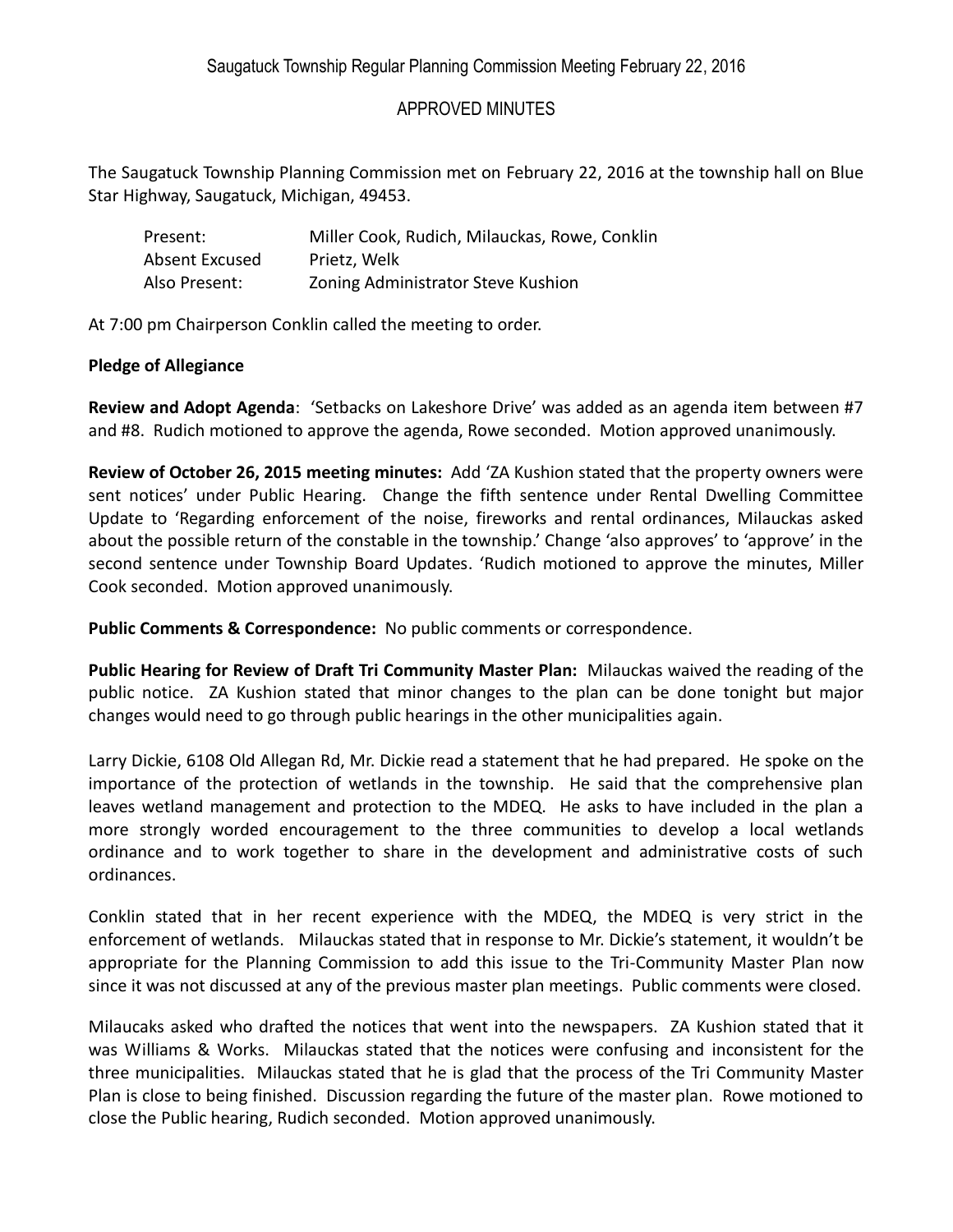## APPROVED MINUTES

Milauckas motioned that the Planning Commission recommend that the Township Board adopt the 2016 draft of the Tri Community Master Plan. Rudich seconded. Motion approved unanimously.

**Setbacks on Lakeshore Drive:** ZA Kushion stated that since Lakeshore Drive is considered a major road, the setbacks on the properties along the road are 50 feet from the road right of way. There have been issues lately with property owners wanting to add on to the structures on their property but are unable to because the parcels, especially on the lake side of the road, are very narrow and they don't meet the setback limits. Since the property owners cannot build towards the lake because of erosion and other state setback issues, ZA Kushion is suggesting changing the setback limit to 35 feet. Rowe stated that since the speed limit is 35 mph, it seems like a residential street and having 35 feet setbacks would be appropriate. Rudich suggested that more information be gathered before a decision is made. ZA Kushion will do some more research and put the issue back on the agenda for the next meeting.

**Fracking Committee Update:** Miller-Cook handed out an outline to the commission members. She stated that the committee is making good progress. Milauckas asked if the fracking committee was drafting the actual language that will be used. Miller Cook said that that the committee is drafting the language but they are using other ordinances as guidelines.

**Rental Dwelling Committee Update:** The rental dwelling ordinance has been adopted. All of the concerned parties seemed to come together very well. Miller Cook asked how enforcement of the ordinance would work. ZA Kushion thinks that if he works with the assessor, they can figure out which property owners are renting their houses but do not have a rental dwelling permit. Miller Cook asked if something should be put in the newspaper that brings attention to the new rental dwelling ordinance.

**Budget Report:** Rudich stated that the attorney fees listed were related to the rental dwelling ordinance and, except for the fracking ordinance, there wouldn't be many more fees for the year. ZA Kushion stated that he has a resource from which he can get the monthly planning newsletter. Milauckas asked that a budget amount be allocated for Dues & Subscriptions and Training & Seminars. He stated that he thinks it's very beneficial for new planning commission members to go to an introductory planning principal's seminar. Discussion regarding the activity in the planner fee account.

**Township Board Updates and Planning Commission Comments:** Rudich stated that the board is drafting an announcement regarding dangerous and hazardous materials storage in storage units.

**Next Planning Commission Meeting:** The next Planning Commission meeting will be on March 28, 2016.

Adjourned at 8:11 pm.

Janna Rudich, Recording Secretary

\_\_\_\_\_\_\_\_\_\_\_\_\_\_\_\_\_\_\_\_\_\_\_\_\_\_\_\_\_\_\_

1. Motion to approve the amended February 22, 2016 agenda. Rudich motioned, Rowe seconded. Motion approved unanimously.